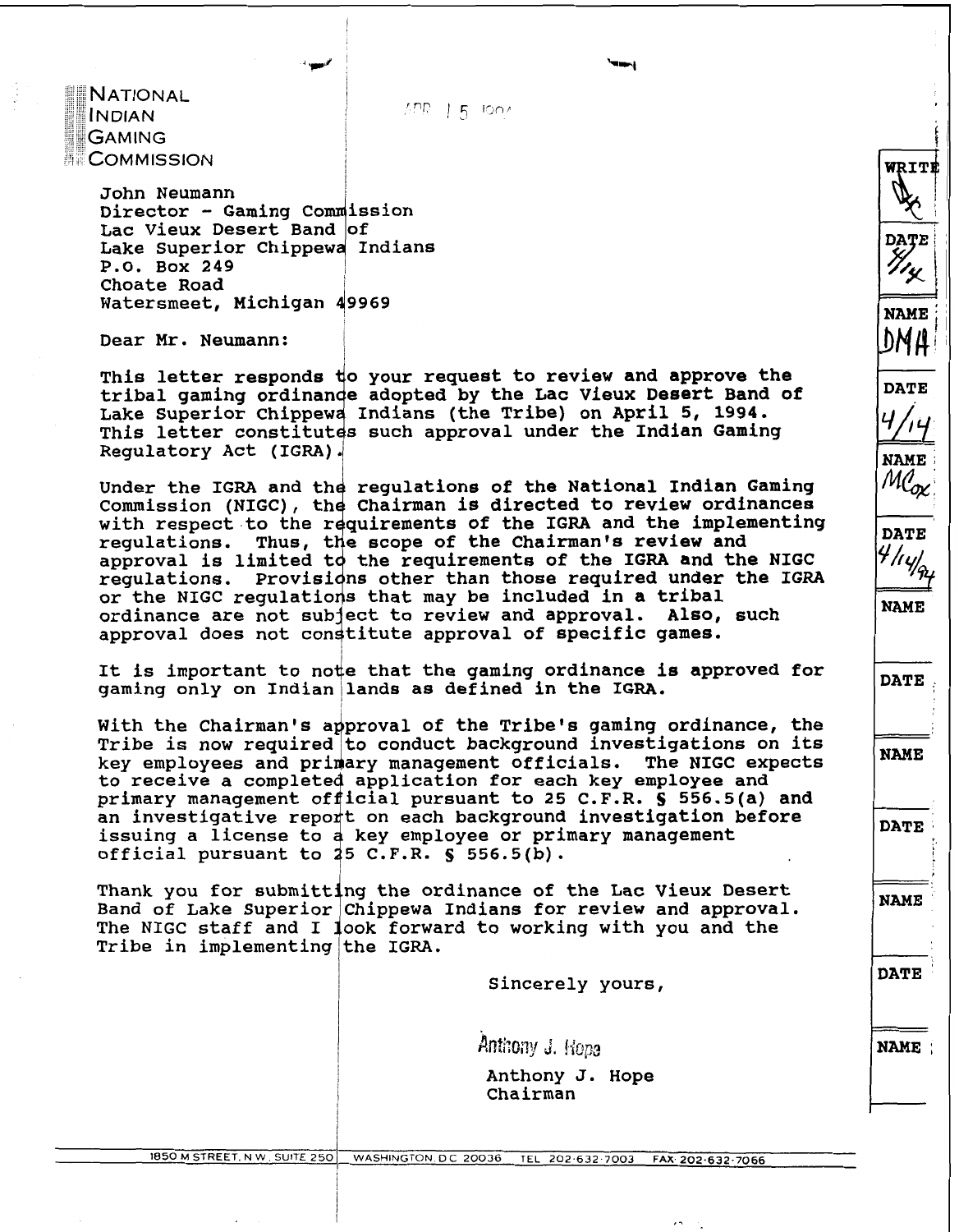## Lac Vieux Desert Band of La. sup or Chippewa Tribal Governme t

**P.O. Box 249, Choate Road Watersmeet, Michigan 49969**  906-358-4577 • Fax: 906-358-4785

*Executive Oficers:*  John C. McGeshick, Tribal Chairman Albert Pete, Vice-Chairman Elizabeth Martin, Secretary <sup>I</sup> Harvey White, Treasurer

*Council Members:*  John McGeshick, Jr. Michael Hazen Jim Williams, Jr. Rose Williams Helen Smith

 $\omega = 2$  ,  $\omega = 1$ 



#### RESOLUTION NO. **94-015**  OF THE

LAC VIEUX DESERT BAND OF LAKE SUPERIOR CHIPPEWA INDIANS

- WHEREAS: the Lac Vieux Desert Band of lake Superior Chippewa Indians is a federally recognized Indian Tribe organized pursuant to the Indian Reorganization Act of June 18, **1934** and a constitution and bylaws approved by the Secretary of the Interior, and
- WHEREAS: the Tribal Council is empowered to transact business and otherwise act on behalf of the Band, and .
- WHEREAS: pursuant to the Indian Gaming Regulatory Act, the Band negotiated with the State of Michigan for the operakion of a Gaming Compact to permit Class **I11**  gaming on the Reservation, and
- WHEREAS: in order to assure the successful operations of the Class III gaming compact, the Tribal Council has drawn up Gaming Ordinances and Rules and Regulations for the gaming operations, and
- WHEREAS: the Tribal Council would like to formally adopt the proposed Gaming Ordinances and Rules and Regulation.

THEREFORE BE 1T:RESOLVED: that the Lac Vieux Desert Tribal Council formally adopts the Gaming Ordinances and the Rules and Requlations for the successful operation of the Class III Gaming Compact.

#### CERTIFICATION

We do hereby certify that this resolution was duly presented<br>and voted upon with a vote of  $\frac{6}{10}$  in Favor,  $-2$ -Opposed, and<br> $\frac{1}{2}$ Abstaining, at a Regular Tribal Council Meeting of the Lac Vieux Deserq tribal Council, held on April 5, **1994.** 

\$/di5,- *c;* /]'+.&., **[;&.<--c**   $\sqrt{\beta}$ ohn C. McGeshick, Tribal Chairman Welen Smith, Becretary

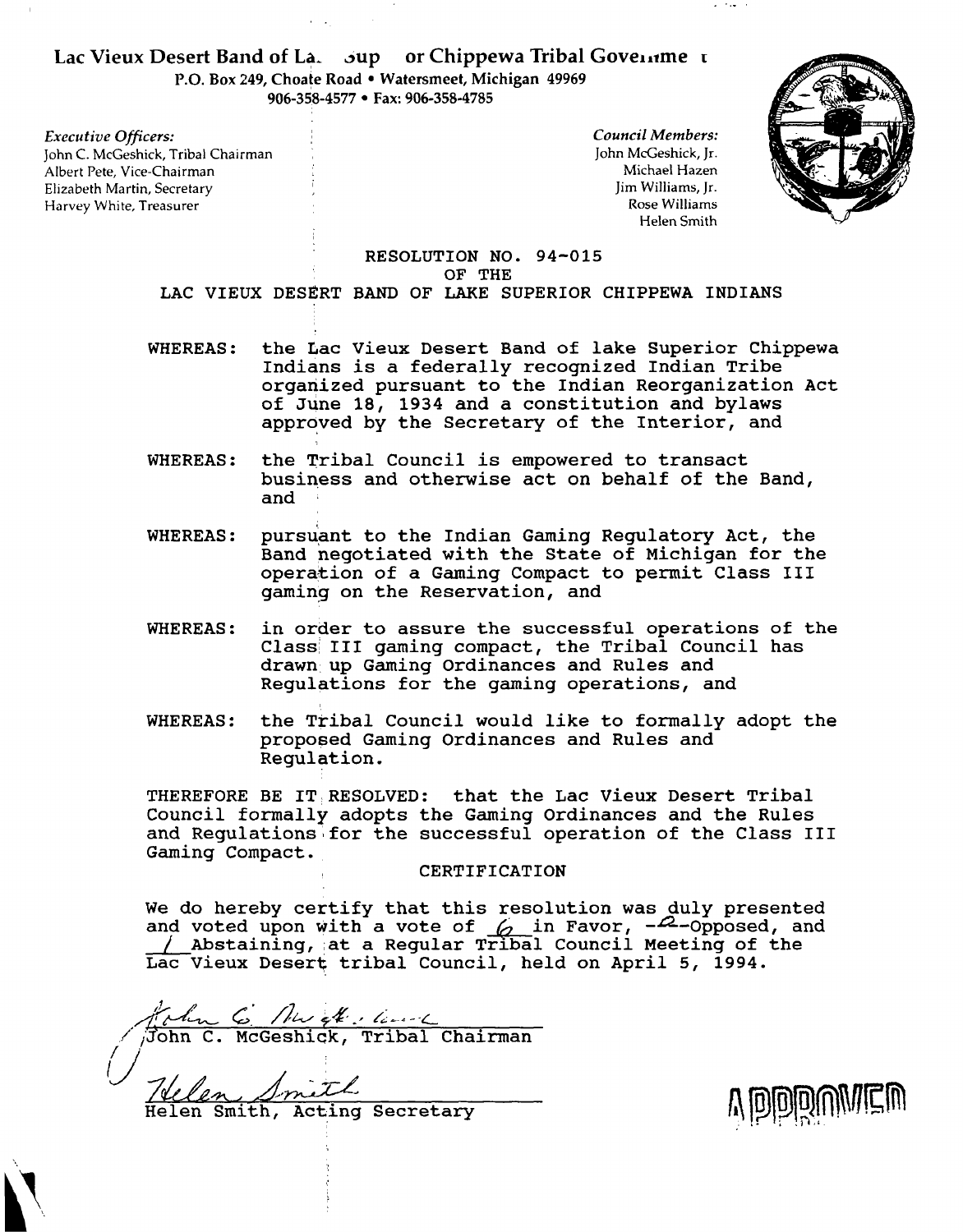# Lac Vieux Desert Band of Lak up r Chippewa Tribal Gove...men.

**P.O. Box 249, Choate Road • Watersmeet, Michigan 49969** 906-358-4577 • Fax: 906-358-4785

*Executive Oficers:*  John C. McGeshick, Tribal Chairman Albert Pete, Vice-Chairman Elizabeth Martin, Secretary Harvey White, Treasurer

*Council Members:*  John McGeshick, Jr. Michael Hazen Jim Williams, Jr. Rose Williams Helen Smith



## LAC VEUX DESERT BAND OF LAKE SUPERIOR CHIPPEWA INDIANS ORDINANCE NO. 3-94-A

## CLASS I, **11,** AND III GAMING ORDINANCE

- 1) Operation of Class I gaming shall be carried out solely by the Tribe, according to rules and regulations adopted by the Tribal Gaming Commission.
- 2) Class II and ClassIII gaming, shall be regulated by the Tribal Gaming Commission in accordance with the Indian Gaming Regulatory Act and the Tribal/ State Gaming Compact.
- 3) All proceeds of the gaming activities authorized by this ordinance and received by the Tribe shall be used to promote the health, education, and welfare of the Tribe. All proceeds shall be turned over to the accounting office on the next work day after said proceeds are obtained by the operator.

PAGE 1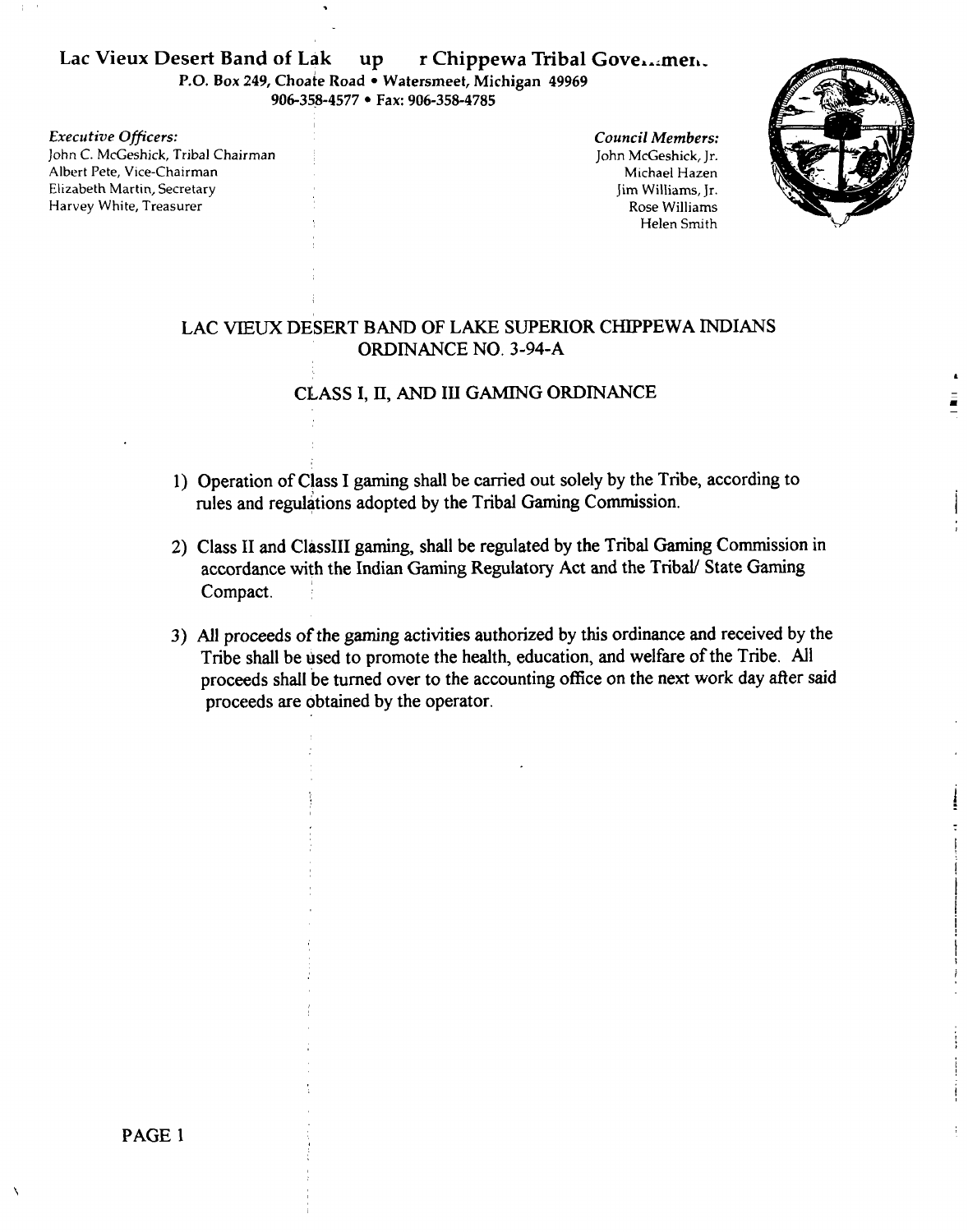## LAC VIEUX DESERT BAND OF LAKE SUPERIOR

#### CHIPPEWA INDIANS

## CLASS I1 & I11 GAMING ORDINANCE

### I. PURPOSE

The [Tribal Council ] (hereinafter "Tribe"), empowered by the Tribe's Constitution to enact ordinances, hereby enacts this ordinance in order to set the terms for class II and III gaming operations on tribal lands:

### 11. GAMING AUTHORIZED

Class II gaming as defined in the Indian Gaming Regulatory Act, P.L. 100-447, 25 U.S.C. Section 2703 (7) (A)<sup> $'$ </sup> ("IGRA") and by the regulations promulgated by the National Indian Gaming Commission at 25 C.F.R. s 502.3 (as published in the Federal Register at 57 FR 12382- 12393, April 9, 1992) is hereby authorized. Class I11 gaming is authorized pursuant to the Tribal- State gaming compact signed November 30, 1993.

## 111. OWNERSHIP OF GAMING

The Tribe shall have sole propriety interest in and responsibility for the conduct of any gaming operation authorized by this ordinance. $2$ 

#### IV. USE OF GAMING REVENUE

A. Net revenues fiom class I1 and I11 gaming shall be used only for the following purposes: to hnd tribal government operations and programs; provide for the general welfare of the tribe and its members; promote tribal economic development; donate to charitable organizations; or help fund operations of local government agencies.

B. If the tribe elects to make per capita payments to tribal members, it shall authorize such payments only upon approval of a plan submitted to the Secretary of the Interior under 25 U.S.C. s 2710 (b) **(3).3** 

## V. AUDIT

#### PAGE 2

**I** *For class 111 gaming, the appropriate refirence is 25 U.S.C. Section 2703* (8).

**<sup>2</sup>***Ifthe tribe alects to allow individually owned gaming, it shall authorize such gaming in its ordinance accordiing to 25* **C.** *F.* **R.** *SS 522.10 and 522.1 1.* 

Guidelines to Govern the Review and Approval of Per Capita Payments, memorandum to All Area *Directors from the Assistant Secretary - Indian Affairs, December 21, 1992.*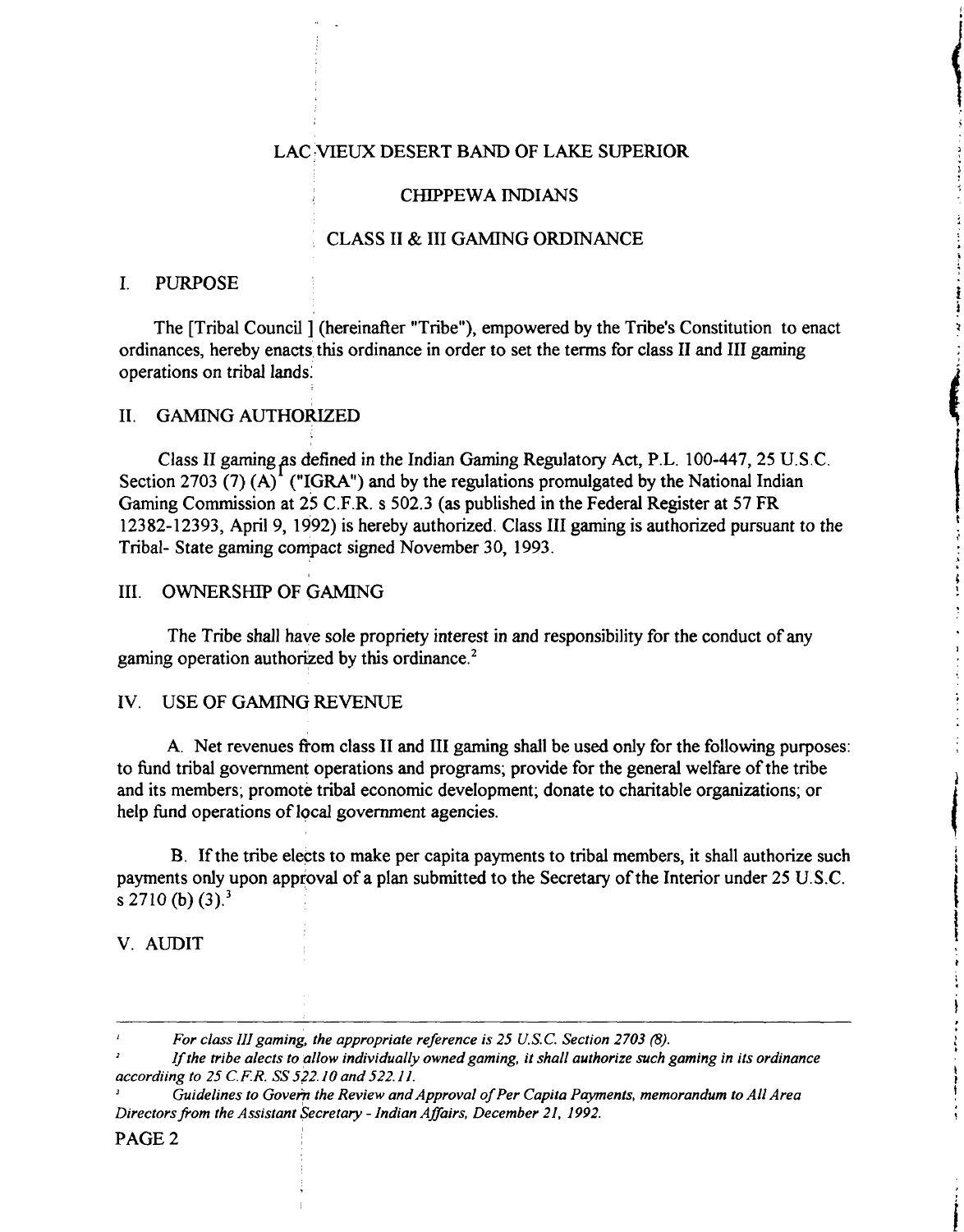A. The Tribe shall cause to be conducted annually an independent audit of gaming operations and shall submit the resulting audit reports to the National Indian Gaming Commission and the State of Michigan as provided for in the compact.

B. All gaming related contracts that result in the purchase of supplies, services, or concessions in excess of \$25,000.00 annually, except contracts for professional, legal and accounting services, shall be specifically included within the scope of the audit that is described in subsection A. above.

## VI. PROTECTION OF THE ENVIRONMENT AND PUBLIC HEALTH **AND** SAFETY

Class I1 and I11 gaming facilities shall be constructed, maintained and operated in a manner that adequately protects the environment and the public health and safety.

## VII. LICENSES FOR KEY EMPLOYEES AND **PRIMARY** MANAGEMENT OFFICIALS

The Tribe shall ensure that the policies and procedures set out in this section are implemented with respect to key employees and primary management officials employed at any class I1 and 111 gaming enterprise operated on Indian Lands:

## **A.** DEFINITIONS

For the purpose of this section, the following definitions apply:

- 1. Kev emolovee means
	- **(1)** Bingo caller;
		- (2) Counting room supervisor
		- (3) Chief of security;
		- (4) Custodian of gaming supplies or cash;
		- (5) Floor manager;
	- (6) Pit boss;
	- (7) Dealer;
	- (8) Croupier;
	- (9) Approver of credit; or
	- (10) Custodian of gambling devices including
		- persons with access to cash and accounting
		- records within such devices;
- (b) If not otherwise included, any other person whose total cash compensation is in excess of \$50,000 per year; or
- (c) If not otherwise included, the four most highly compensated persons in the gaming operation.

*To the extent any additional definitions deal with provisions of the IGRA, those terms are defned by the IGRA and the regulations of the National Indian Gaming Commission.*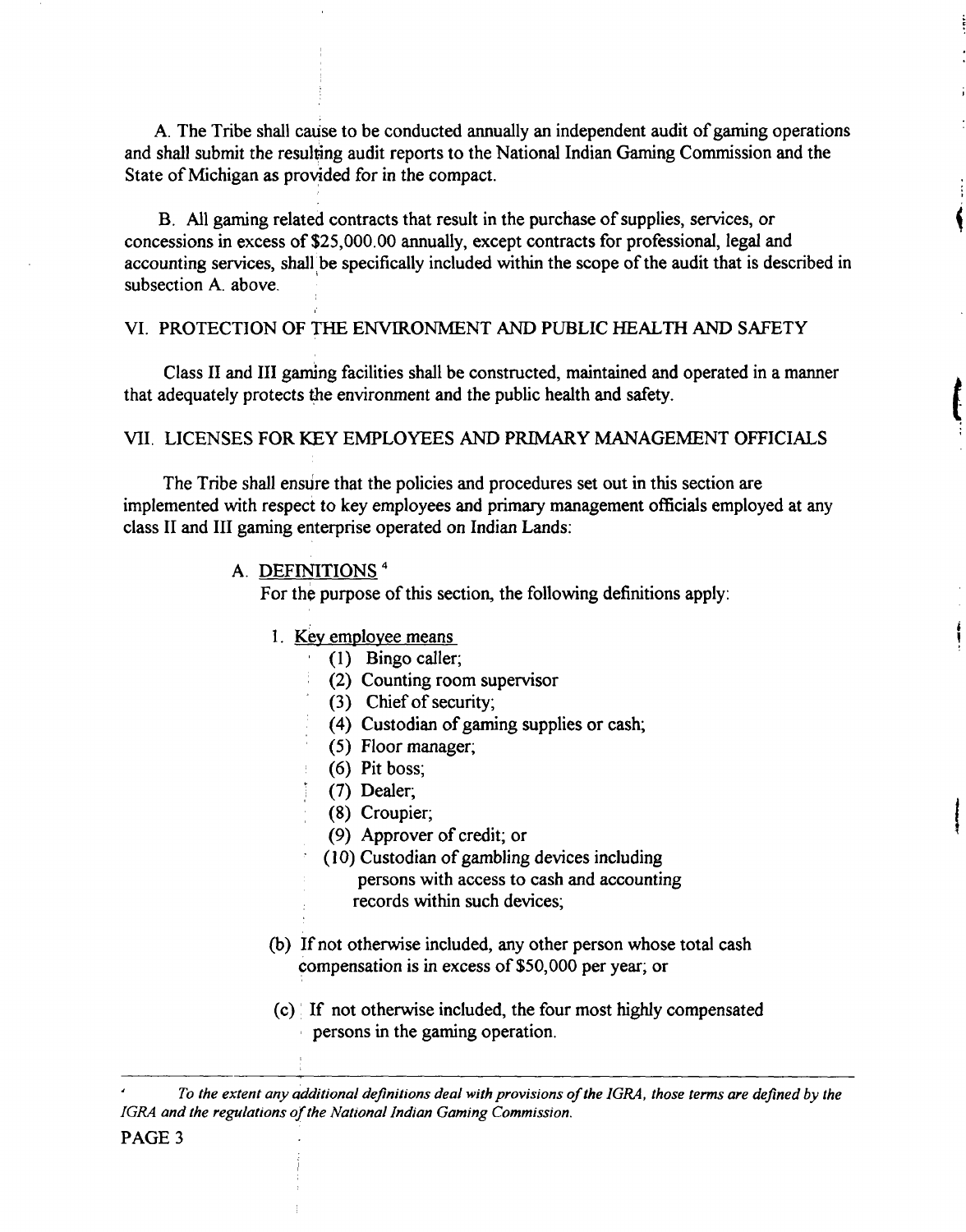- 2. Primary management official means
	- (a) The person having management responsibilities for a management contract;
	- (b) Any person who has authority:
		- (1) To hire and fire employees; or
		- (2) To set up working policy for the gaming operation; or
	- (c)' The chief financial officer or other person who has financial management responsibility.

#### B. APPLICATION FORMS

1. The following notice shall be placed on the application form for a key employee or a primary management official before that form is filled out by an applicant

In compliance with the Privacy Act of 1974, the following infdrmation is provided: Solicitation of the information on this form is authorized by 25 U.S.C. 2701 et seq. The purpose of the requested information is to determine the eligibility of individuals to be employed in a gaming operation. 1ndian Gaming Commission members and staff who have need for the information in the performance of their official duties. The information may be disclosed to appropriate Federal, Tribal, State, Local, or foreign law enforcement and regulatory investigations or prosecutions or when pursuant to a requirement by a tribe or the National Indian Gaming Commission in connection with the hiring or firing of an employee, the issuance or revocation of a gaming license, or investigations of activities while associated with a tribe or a gaming operation. Failure to consent to the disclosure indicated in this notice will result in the tribe's being unable to hire you in a primary management official or key employee position.

The disclosure of your Social Security Number (SSN) is voluntary. However, failure to supply a SSN may result in errors in processing your application.

2. Existing key employees and primary management officials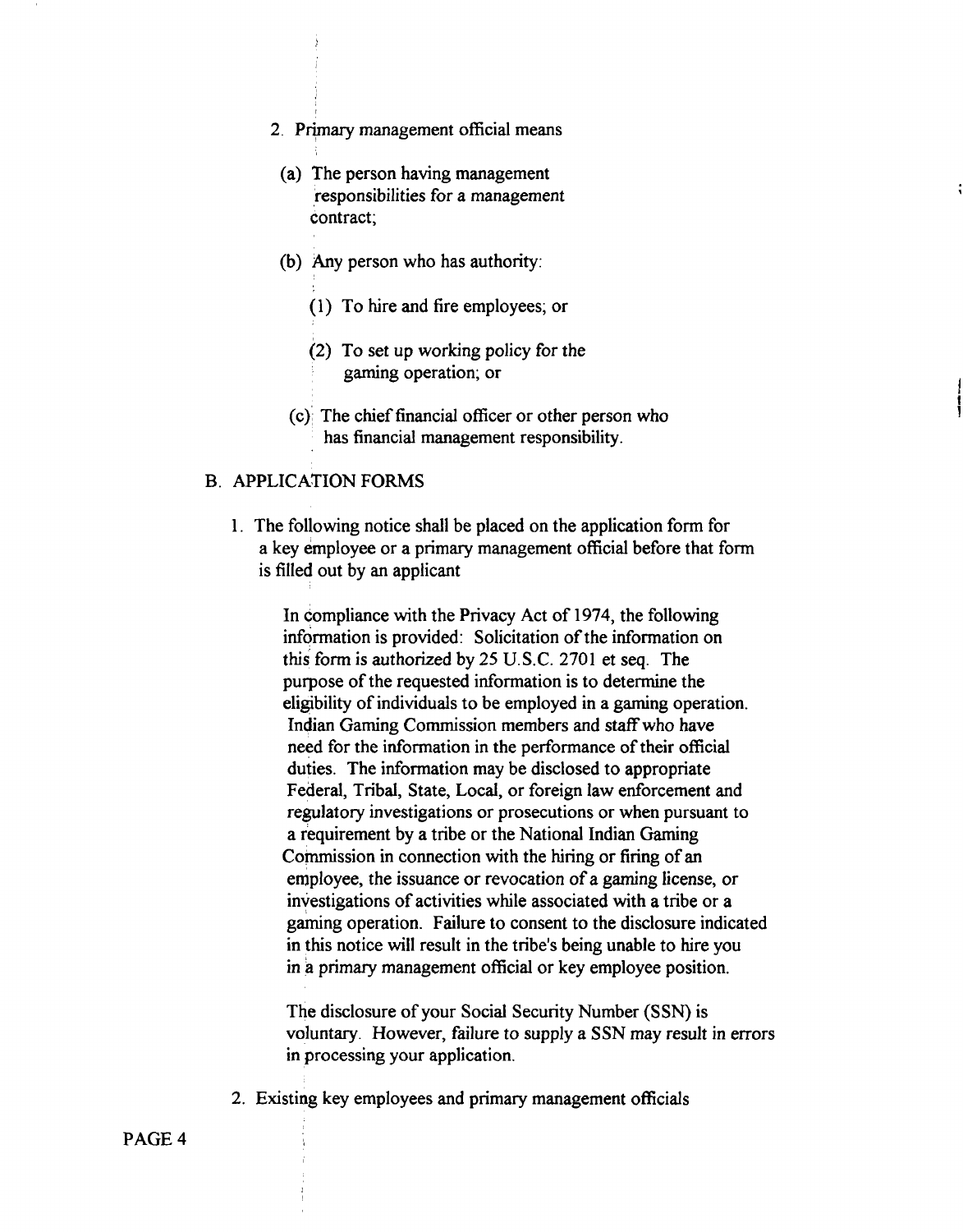shall be notified in writing that they shall either:

- a. Complete a new application form the contains a Privacy Act notice; or
- b. Sign a statement that contains a Privacy Act notice and consent to the routine uses described in that notice.
- 3. The foliowing notice shall be placed on the application form for a key employee or a primary official before that form is filled out by an applicant.

A false statement on any part of your application may be grounds for not hiring you, or for firing you after you begin work. Also, you may be punished by fine or imprisonment. (U.S. Code, title 18, section 1001.)

4. The Tribe shall notify in writing existing key employees and primary officials that they shall either:

> .a. Complete a new application form that contains a notice regarding false statements; or

- b. Sign a statement that contains the notice regarding false statements.
- C. Background Investigations<sup>5</sup>

I

- 1. The Tribe shall request fiom each primary management official and from each key employee all of the following information:
	- a. Full name, other names used (oral or written), social security number(s), birth date, place of birth, citizenship, gender, all languages (spoken or written);

 $\frac{1}{2}$ 

Ì

- b. currently and for the previous 5 years: business and employment positions held, ownership interests in those businesses, business and residence addresses, and driver license numbers;
- c. The names and current addresses of at least three personal references, including one personal reference who was acquainted with the applicant during each period of residence listed under paragraph **(I)** (b) of this

**<sup>J</sup>***Unless a tribal-state compact provides that a state has exclusive jurisdiction with respect to conducting background investigations and issuing licenses, the background investigations provisons apply to class III gaming.*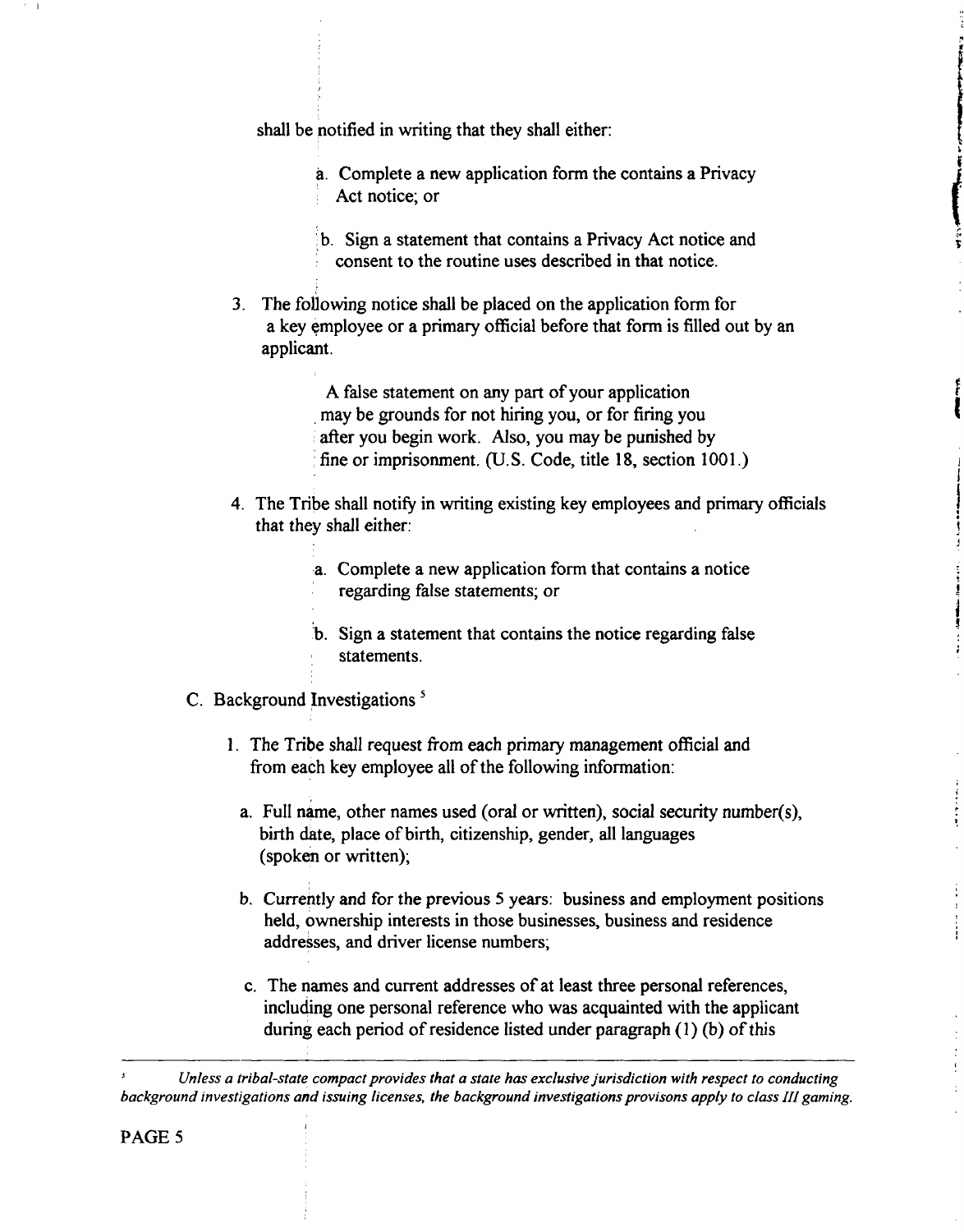section;

- d. Current business and residence telephone numbers;
- e. A description of any existing and previous business relationships with Indian Tribes, including ownership interests in those businesses;

Í

ŀ

 $\mathcal{L}$ 

ł

Ť.

ļ

- f. A description of any previous or existing business relationships with the gaming industry generally, including ownership interests in those businesses;
- g. The name and address of any licensing or regulatory agency with which the person has filed an application for a license or permit related to gaming, whether or not such license or permit was granted;
- h. For each felony for which there is an ongoing prosecution or a conviction, the charge, the name and address of the court involved, and the date and disposition if any;
- i. For each misdemeanor conviction or ongoing misdemeanor prosecution (excluding minor traffic violations), within 10 years of the date of the application, the name and address of the court involved and the date and disposition;
- j. For each criminal charge (excluding minor traffic charges), whether or not there is a conviction, if such criminal charge is within 10 years of the date of the application and is not otherwise listed pursuant to paragraph  $(1)$  (h) or  $(1)$  (i) of this section, the criminal charge, the name ahd address of the court involved and the date and disposition;
- k. The name and address of any licensing or regulatory agency with which the person has filed an application for an occupational license or permit, whether or not such license or permit was granted;
- 1. A current photograph;
- m. Any other information the Tribe deems relevant; and
- n. Fingerprints consistent with procedures adopted by the Tribe according to **25** C.F.R. s **522.2** (h).
- **2.** The Tribe shall conduct an investigation sufficient to make a determination under subsection D. below. In conducting a background investigation, the Tribe or its agent shall promise to keep confidential the identity of each person interviewd in the course of the investigation.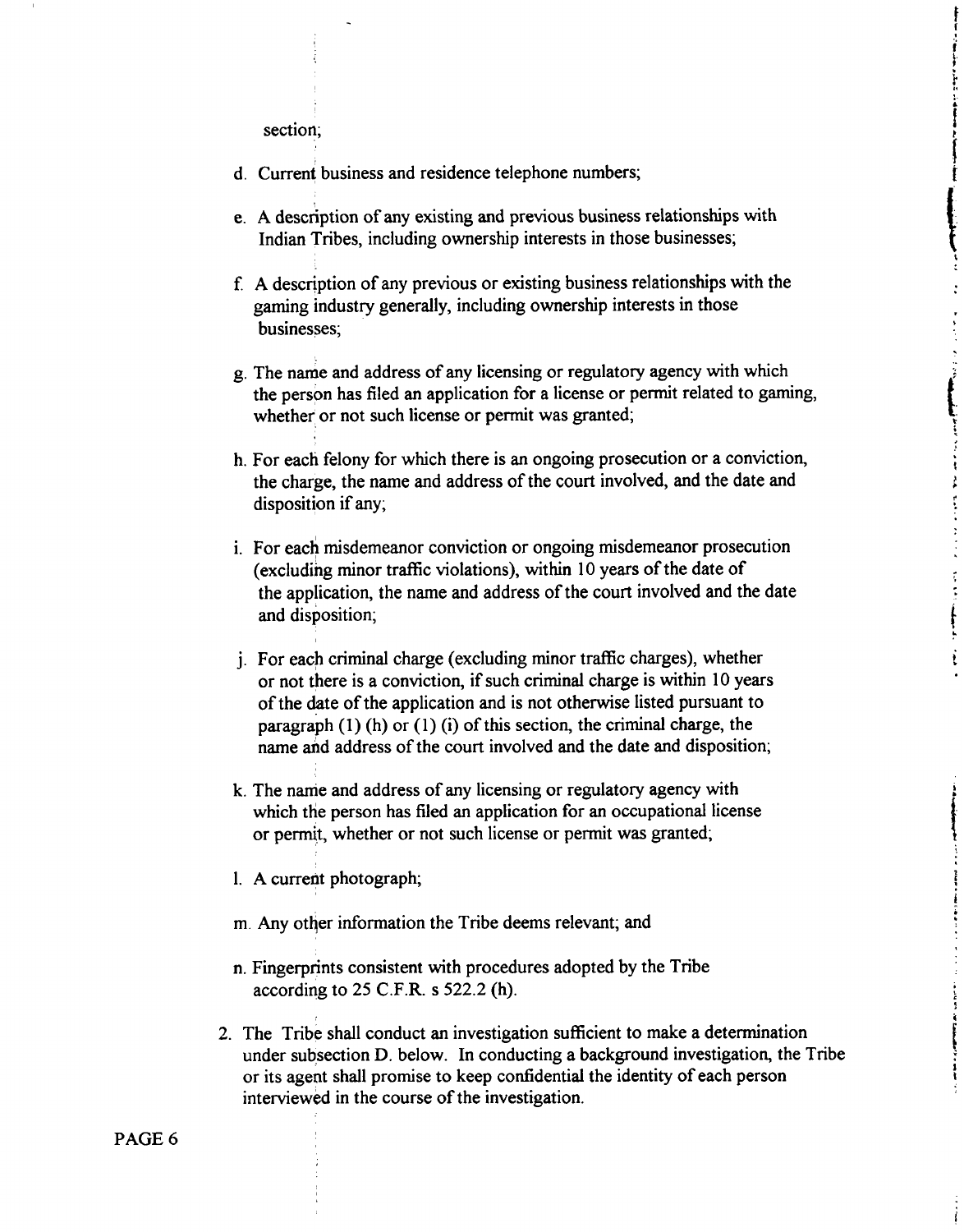D. Eligibility Determination

The Tribe shall review a person's prior activities, criminal record, if any, and reputation, habits and associations to make a finding concerning the eligibility of a key employee or primary management official for employment of the person poses a threat to the public interest or to the effective regulation of gaming, or creates or enhances dangers of unsuitable, unfair, or illegal practices and methods and activities in the conduct of gaming, a tribal gaming operation shall not employ that person in:a key employee or primary management official position.

ţ

ţ  $\frac{1}{2}$ 

 $\begin{array}{c}\n\vdots \\
\downarrow \\
\downarrow \\
\downarrow \\
\downarrow\n\end{array}$ 

**The Contents of the Second Seconds** ŧ

- E. Procedures for Forwarding Applications and Reports for Key Employees and Primary Management Officials to the National Indian Gaming Commission
	- 1. When a key employee or primary management official begins work at a gaming operation authorization by this ordinance, the Tribe shall forward to the National Indian Gaming Commission a completed application for employment and conduct the background investigation and make the determination referred to in subsection D of this section.
	- 2. The Tribe shall forward the report referred to in subsection F of this section to the National Indian Gaming Commission within 60 days after an employee begins work or within 60 days of the approval of . this ordinance by the Chairman of the National Indian Gaming Commission.
	- 3. The gaming operation shall not employ as a key employee or primary management official a person who does not have a license after 90 days.
- **F.** Report to the National Indian Gaming Commission
	- 1. Pursuant to the procedures set out in subsection E of this section, Tribe shall prepare and forward to the National Indian Gaming Commission an investigative report on each background investigation. an investigation report shall include all of the following:
		- a. Steps taken in conducting a background investigation;
		- b. : Results obtained;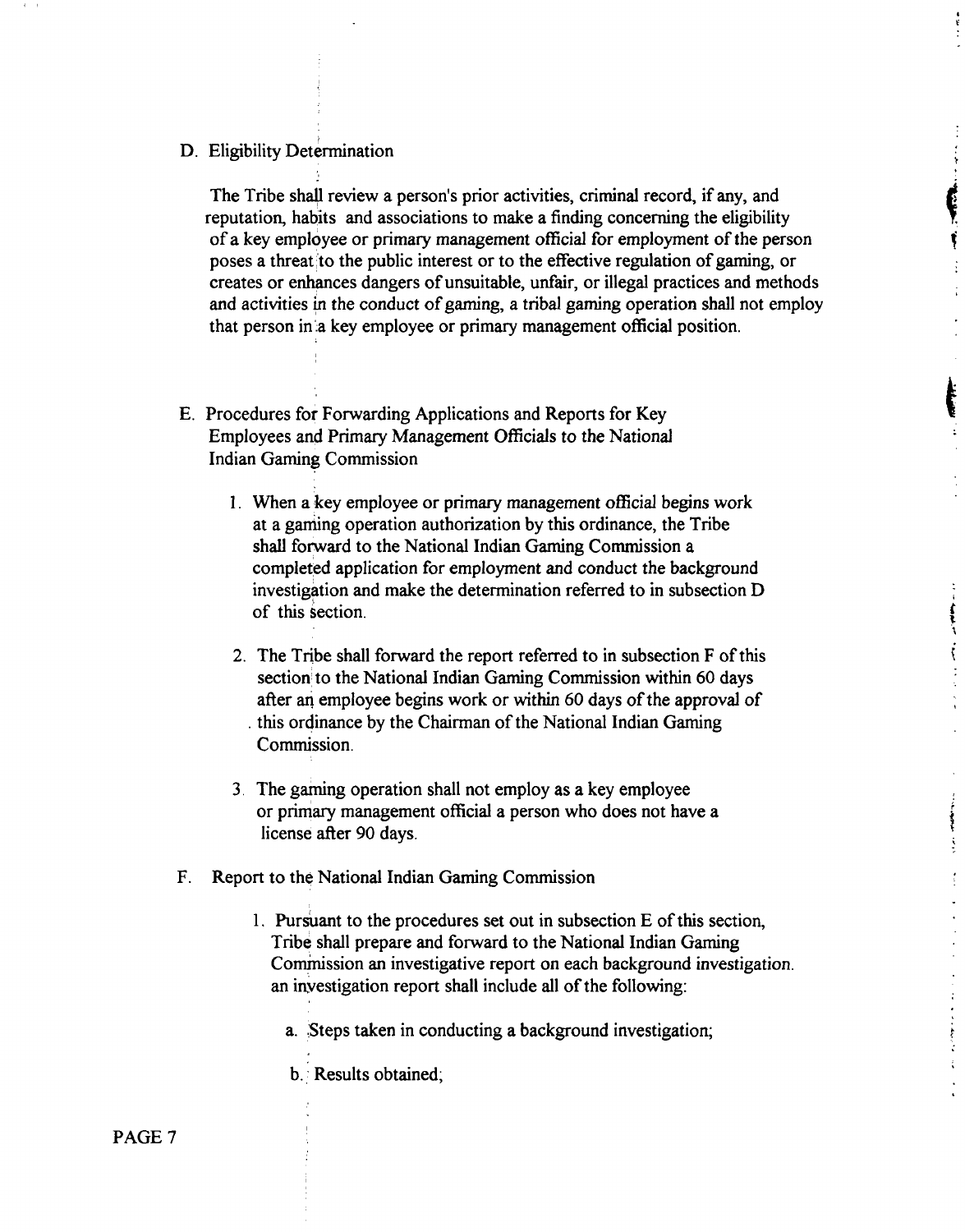- c. Conclusions reached; and
- d. The bases for those conclusions.
- **2.** The Tribe shall submit, with the report, a copy of the eligibility determination made under subsection D of this section.
- 3. If a jicense is not issued to an applicant, the Tribe:
	- a. Shall notify the National Indian Gaming Commission; and
	- b. May forward copies of its eligibility determination and investigation report (if any) to the National Indian Gaming Commission for inclusion in the Indian Gaming Individuals Records System.
- 4. With respect to key employees and primary management officials, the Tribe shall retain applications for employment and reports (if any) of tiackground investigations for inspection by the Chairman of the National Indian Gaming Commission or his or her designee for no less than three (3) years from the date of termination of employment.
- **G.** Granting a Gaming License
	- 1. If, virithin a thirty (30) day period after the National Indian Gaming commission receives a report, the National Indian Gaming Commission Notifies the tribe that it has no objection to the issuance of a license application filed by a key employee or a primary management official for whom the tribe has provided an application and investigation report to the national Indian Gaming Commission. the Tribe may issue a license to such applicant.

 $\mathcal{L}^{\text{max}}$  ,  $\mathcal{L}^{\text{max}}$  ,  $\mathcal{L}^{\text{max}}$ 

Ķ

 $\ddot{\cdot}$ 

计自动处理 医阿拉伯氏病

计算机

- 2. The Tribe shall respond to a request for additional information from the Chairman of the National Indian Gaming Commission concerning a key employee or a primary management official who is the subject of report. Such a request shall suspend the 30-day period under paragraph *G.* **1** of this section until the Chairman of the National Indian Gaming Commission receives the additional information.
- **3.** If, within the thirty (30) day period described above, the National Indian Gaming Commission provides the Tribe with a statement itemizing objections to the issuance of a license to a key employee or to a **primary** management official for whom the Tribe has provided an application and investigative report to the National Indian Gaming Commission, the Tribe shall make the final decision whether to